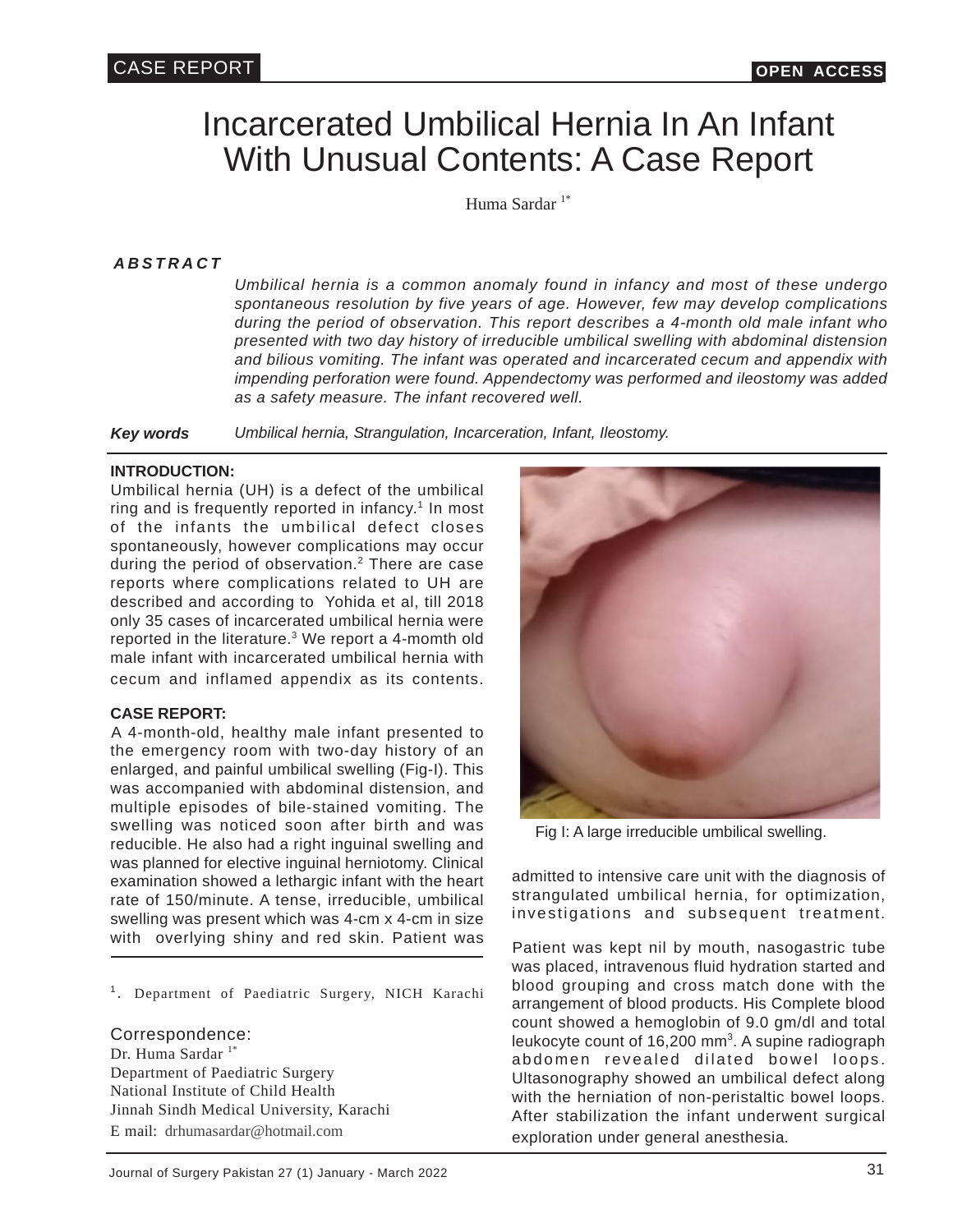

Fig II: Congested cecum with inflamed appendix.

Surgery was done through curved infra-umbilical incision. A thick walled hernial sac was found which had a narrow neck of 1.5cm. It was densely adherent with the surrounding structures. It was carefully separated dissected out and then opened. A small quantity of pus found with incarcerated and ischemic cecum and broad based inflamed appendix with impending perforation at the base (Fig-II). The color of gut improved after widening the fascial ring. Bowel loops were further traced and found dilated. The cecum was mobile. Appendectomy with diversion ileostomy was made 10 cm proximal to the ileocecal junction. Sac was then excised and repair done. Decision of stoma formation was based upon congested color of cecum, though it improved with the release of obstruction. Postoperative course was uneventful and patient discharged on 3rd day in satisfactory condition with advise about stoma care.

#### **DISCUSSION**:

Umbilical hernia is a common condition in children with 18–20% incidence in term and about 84% in premature babies, as estimated in a study from Denmark.<sup>4</sup> Spontaneous resolution occurs in most of the cases. However, complications in the form of incarceration, may develop in a small fraction of patients (0.07% - 0.3%) and strangulation occurs very rarely.<sup>4</sup> Some authors have described a relationship between the size of the fascial defect, and the incidence of incarceration in patients with umbilical hernia.<sup>5</sup> Lassaletta et al classified the diameter of the UH ring as small (<0.5cm), medium (  $0.5 - 1.5$  cm) and large ( $> 1.5$  cm).<sup>6</sup> The omentum, and sometimes bowel loops are the usual contents of umbilical hernia. Rarely normal or inflamed vermiform appendix may be present.<sup>7</sup>

Appendix was the content of umbilical hernia and

was inflamed with impending perforation in index case. Cecum was mobile but malrotation was not found. Our patient also had inguinal hernia and was scheduled for surgery, however it appears that parents failed to seek appropriate treatment for an umbilical swelling which was irreducible and painful as well. A proper preoperative counseling about the possibility of complications related to umbilical hernia though rare, must be done. The infant remained well after the treatment but stoma has added to the morbidity.

## **CONCLUSION**

Complications in patients with umbilical hernia though rare but do occur. Presence of cecum and appendix with impending perforation are rare findings. Parents must be counseled about such a possibility and prompt treatment should be sought.

### **REFERENCES:**

- 1. Keshtgar AS, Griffiths M. Incarceration of umbilical hernia in children: is the trend increasing? Eur J Pediatr Surg. 2003;13:40- 3. doi: 10.1055/s-2003-38299.
- 2. Chirdan LB, Uba AF, Kidmas AT. Incarcerated umbilical hernia in children. Eur J Pediatr Surg. 2006;16:45-8. doi: 10.1055/s-2006- 923792.
- **3.** Yohida S, Yanai T, Tei E, Sueyoshi R, Koga H, Yamataka A. Incarceration of umbilical hernia in infants. J Pediatr Surg Case Rep. 2018;34:27-9.
- 4. Burcharth, J, Petersen MS, Pommergaard HC, Bisgaard T, Pedersen CB, Rosenberg L. The prevalence of umbilical and epigastric hernia repair: A nationwide epidemiologic study. Hernia. 2015;19:815-9.
- 5. Okada T, Yoshida H, Iwai J, Matsunaga T, Ohtsuka Y, Kouchi K, et al. Strangulated umbilical hernia in a child: report of a case. Surg Today. 2001;31:546-9.
- 6. Lassaletta L, Fonkalsurd EW, Tovar JA, Dudgeon D, Asch MJ. The management of umbilical hernias in infancy and childhood. J Pediatr Surg. 1975;10:405-9.
- 7. Bulgakov PP. Acute appendicitis in strangulated umbilical hernia in a child. Pediatrics. 1965;44:91.